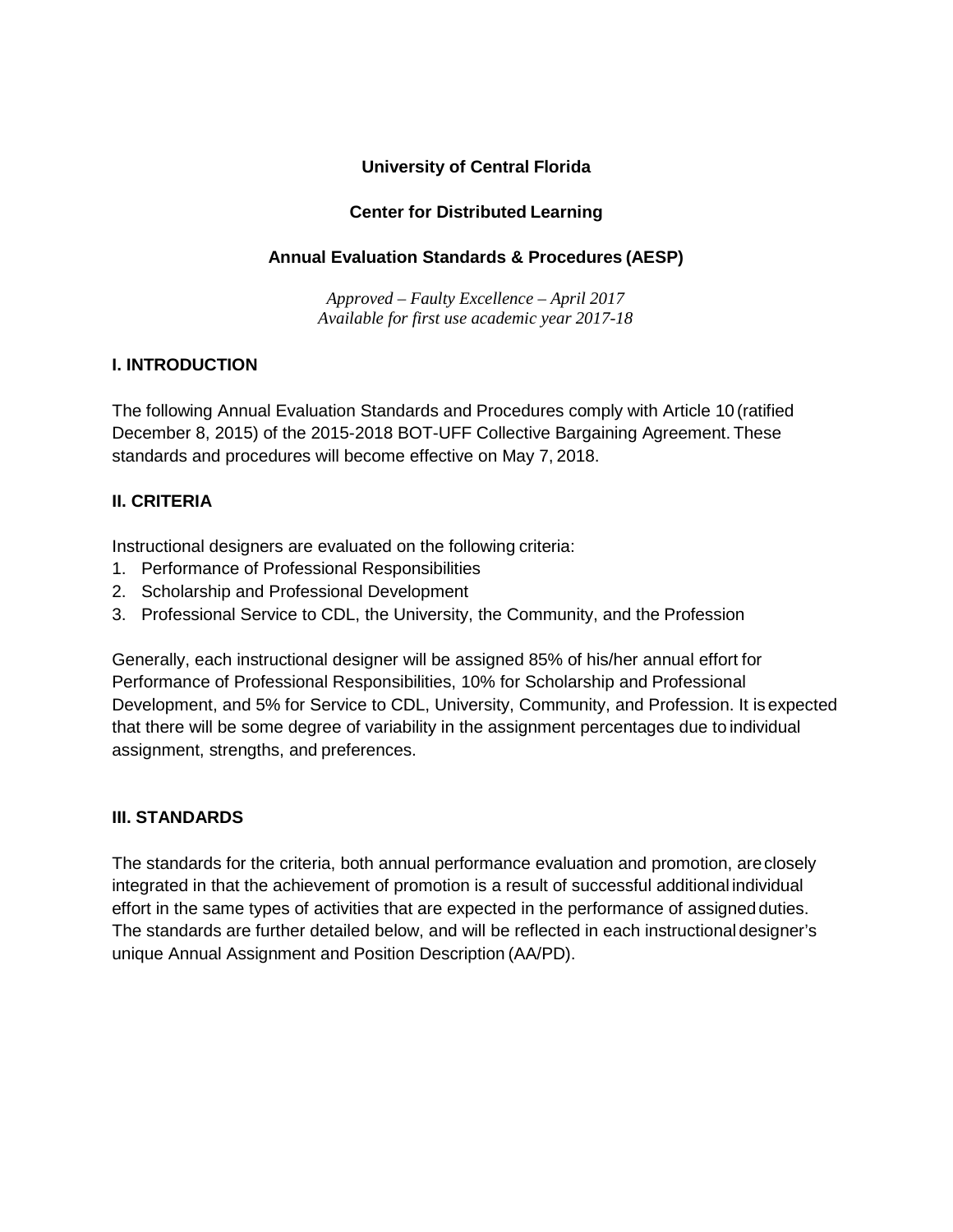## **First Criterion: Performance of Professional Responsibilities**

Effectiveness in the performance of professional responsibilities that shows responsibilityand continuing growth appropriate to rank:

- Demonstrated knowledge of professional responsibilities
- Created and maintained relationships with online faculty
- Facilitated best practices and quality in online learning
- Demonstrated growth of one or more fields of specialization as related to job assignment, as evidenced by scholarly contributions
- Demonstrated knowledge of learning theories, teaching strategies, and online pedagogy
- Demonstrated ability to create and facilitate professional development with unit personnel, the university community, and the community outside the university
- Demonstrated understanding of departmental and institutional goals
- Demonstrated leadership, initiative, and maturity of judgment
- Demonstrated working relationships with unit personnel, the university community, and the community outside the university

**Unsatisfactory** indicates below satisfactory for two or more consecutive evaluations or failure to comply with written instructions for improvement from supervisor or associate department head.

**Conditional** indicates below satisfactory for one evaluation or failure to comply with written instructions for improvement from supervisor or associate department head.

**Satisfactory** indicates performance that is *at expectation* for the assignment. In order to achieve "Satisfactory" the instructional designer must accomplish a minimum of five (5) of the seven (7) following primary bulleted items (including sub-bullets):

- Exhibits knowledge of professional responsibilities
	- learns professional responsibilities
	- shows increasing levels of competence
	- increases knowledge of production, course design, and CDL procedures
	- assists in and supports professional development
	- mentors and trains with experienced ID to build and improve skills
- Identifies and develops mastery of field of specialization
- Applies knowledge of learning theories, teaching strategies, and online pedagogy to improve quality of online instruction through individual consultations, course development, and communication with existing online faculty
- Applies knowledge of learning theories, teaching strategies, and online pedagogy to create and support faculty in organized professional development offerings (e.g., IDL6543, IDL7000, ADL5000, TLC, Faculty Seminars in Online Teaching, BlendKit, PAL6000, etc.)
- Understands and meets UCF and CDL goals, objectives, and follows procedures, as they relate to activities and assignments, as defined by the unit and stated on theAA/PD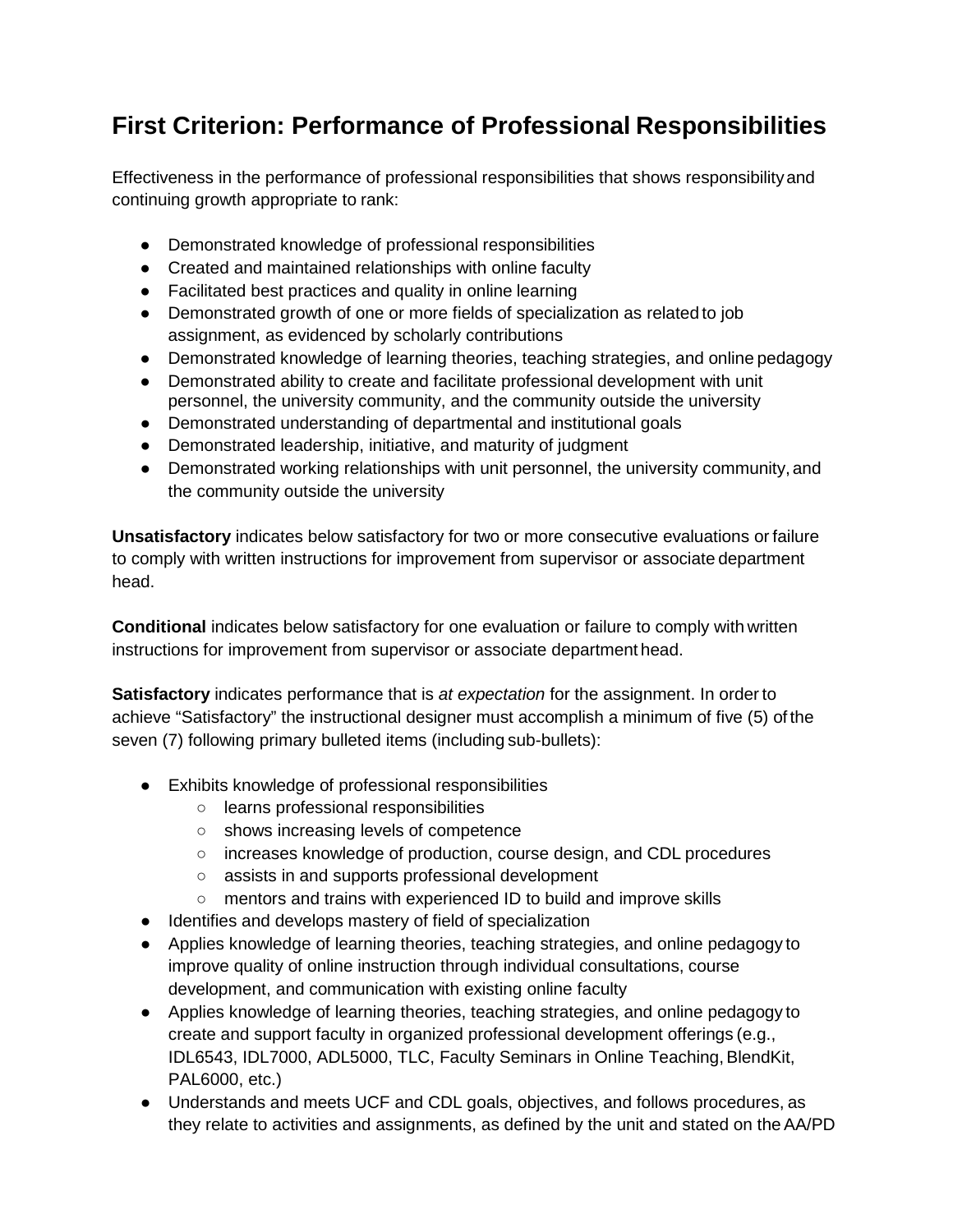- Demonstrates growth of leadership, initiative, and maturity of judgment appropriate to rank
	- Volunteers for projects and assignments to further skill development
	- Accepts project assignments and seeks assistance when needed
- Demonstrates working relationships with unit personnel, the university community, and the community outside the university
	- Maintains positive and productive working relationships with colleagues and faculty in the UCF community through communication and timely support in an efficient and systematic manner
	- Participates in discussions of relevant professional issues within the unit, shares resources among co-workers to promote unit knowledge of current trends and issues

**Above Satisfactory** indicates performance that is *above expectation* for the assignment.

The instructional designer will receive a rating of "Above Satisfactory" if the person meetsthe standards for a "Satisfactory" rating and attains three (3) of the following:

- Demonstrates highly competent, self-directed performance of professional responsibilities
- Applies mastery of one or more fields of specialization to advance activities such as professional development, projects, and discussions within professional organizations
- Frequently contributes (ideas, suggestions, improvements, procedures) in ways that move the CDL mission forward
- Frequently contributes (ideas, suggestions, improvements, procedures) in ways that move the UCF Strategic Plan forward
- Frequently demonstrates leadership, initiative, or maturity of judgment in leading or participating in projects, initiatives, meetings, and mentoring activities
- Frequently exhibits high levels of professional behavior with CDL personnel, the university community, and the general public as documented in IDL6543 evaluations, documented communications from online faculty, etc.
- Maintains positive and productive working relationships with those outside of the UCF community, as noted in documented communication(s)
- Meets goals and expectations for professional growth as defined by the unit and stated on the AA/PD (or alternate goals negotiated with the supervisor)
- Receives one letter (or email) of recognition from a UCF colleague which acknowledges the instructional designer's role in a contribution to the UCF community

**Outstanding** is reserved for *exceptional* performance. It indicates excellence in the profession and adherence to the highest standards.

The instructional designer will receive a rating of "Outstanding" if the person meets the standards for an "Above Satisfactory" rating and in addition attains two (2) of thefollowing: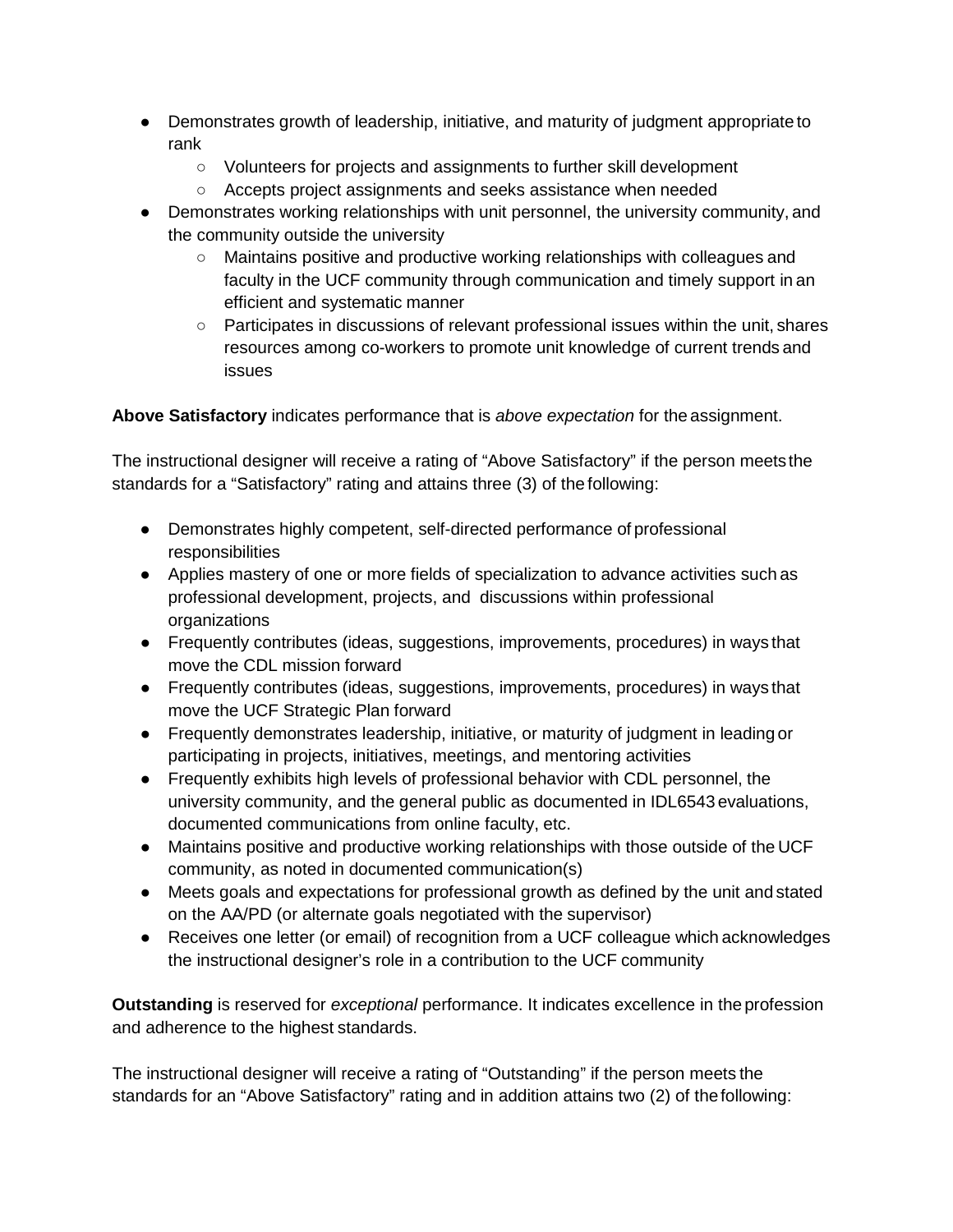- One or more letter(s) of recognition from a colleague/organization outside of UCF appropriate to position and field that identifies the instructional designer's role in a significant contribution to the field
- Multiple letters of recognition or acknowledgement from UCF online faculty, college or department administrators which document a significant contribution and details the individual impact of the instructional designer
- Documenting significant involvement in a project that exhibits a strategic impact on local community and beyond
- Awarded a grant which supports the pursuit of professional responsibilities
- Exceeds goals and expectations for professional growth as defined by the unit and stated on the AA/PD (or alternate goals negotiated with the supervisor)

*Note*: Should an instructional designer receive an award from the division, university, or professional community that recognizes individual achievement in instructional design (e.g., Excellence in Instructional Design, individual IT&R award, Davis Productivity award), thatalone shall be sufficient to satisfy the requirements of the Outstanding criteria. A second outstanding achievement, as listed above, shall not be required.

In addition to the criteria listed above for the various rating categories, the evaluator should provide written comments regarding the instructional designer's performance in this area.The written comments should help explain or justify the rating, provide context, and provide useful feedback for future performance.

Performance of Professional Responsibilities will be further subdivided and rated separately by the supervisor. These individual ratings will be figured into the overall rating according to the percentage of time allotted to that activity in the instructional designer's AA/PD, as describedin the Ratings section below.

# **Second Criterion: Scholarship and Professional Development**

(2a) Scholarship includes contributions to the discovery of new knowledge in instructional design, online teaching and learning, development of new educational techniques, and other forms of creative activity in higher education.

Evidence of research and other creative work recognized by the academic and/or professional community shall include but not be limited to:

- Published or in-press manuscripts in peer-reviewed publications (e.g., journal, book)
- Award, special honors earned that are related to one's scholarly activities (e.g., Best in Track at a research conference)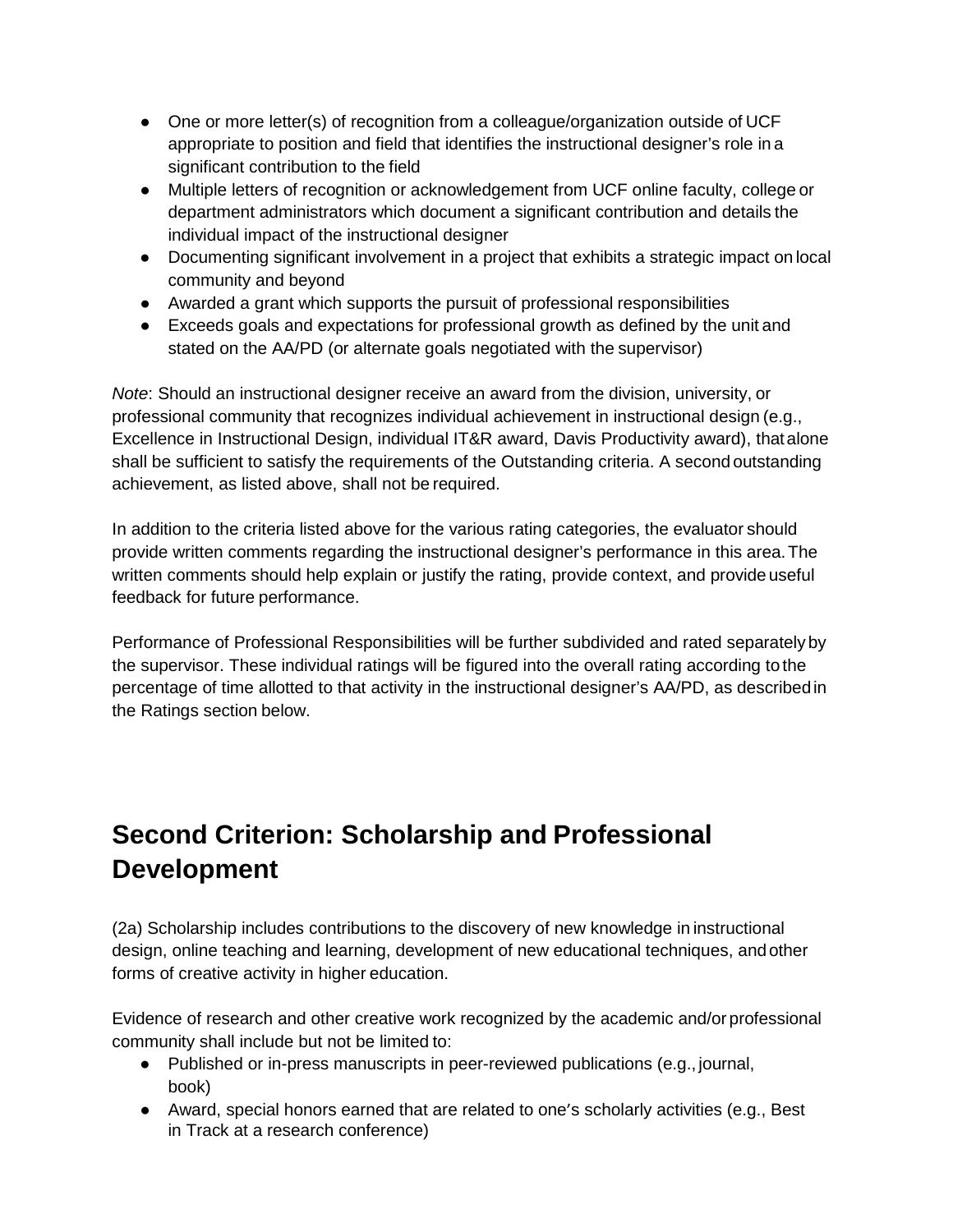- Presentation(s) at conferences and professional events
- Grant activities in progress or completed
- Research, special projects, or studies in progress or completed

(2b) Professional development activities are expected to progress with rank from developmental, to contributing, to guiding, to facilitating, and shall include but not be limitedto:

- Awards, special honors earned in professional development-related endeavor
- Continuing education (e.g. MOOCs, courses)
- Attendance and participation at conferences and workshops
- Applying knowledge learned at conferences and workshops to influence departmental projects and/or activities (e.g., replicating or building upon a study presented at a conference, implementing a strategy learned at a conference)
- Degrees or certificates earned during this evaluation period
- Demonstrated knowledge of current developments in the instructional design profession

#### · *Unsatisfactory*

Fails to demonstrate, contribute or offer any measurable achievement in scholarship and professional development activities appropriate to subject field(s) for two or moreconsecutive evaluations or in relation to written instructions for improvement from supervisor or associate department head.

#### · *Conditional*

Fails to demonstrate measurable achievement in scholarship and professional development activities appropriate to subject field(s) for one evaluation or in relation to written instructionsfor improvement from supervisor or associate department head.

#### · *Satisfactory*

Demonstrates achievement in the above (2a) scholarship and (2b) professionaldevelopment activities by fulfilling at least one instance of one item from 2A and one instance of one item from 2B (e.g., presenting a session at a conference, and taking an ID-related MOOC).

#### · *Above Satisfactory*

Demonstrates high levels of achievement in the above (2a) scholarship and (2b) professional development activities by fulfilling at least one instance of one item from 2A and one instanceof one item from 2B; and at least one additional instance of one item from either 2A or 2B (e.g., presenting a session for two different conferences, and taking an ID-related MOOC).

#### · *Outstanding*

Demonstrates exceptional levels of achievement in the above (2a) scholarship and (2b) professional development activities by fulfilling at least one instance of one item from 2A and one instance of one item from 2B; and at least three other instances of items from either 2Aor 2B (e.g., publishing two articles, presenting two different sessions at a conference, and taking a MOOC).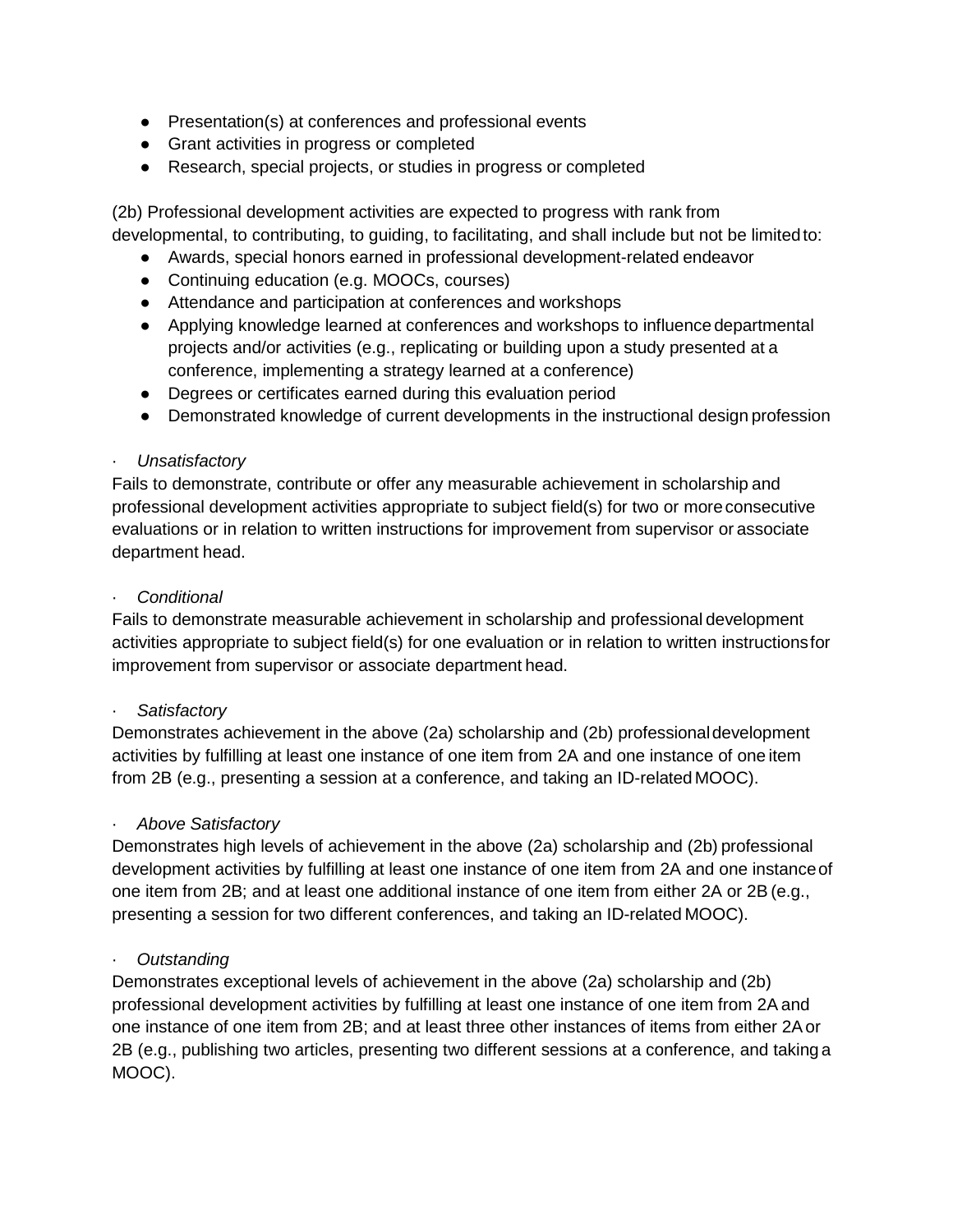*Note*: Receiving an award from the college, university or professional community thatrecognizes achievement in scholarship and/or professional development (e.g., "Best in Track" conference presentation in an approved and accredited organization, award for conference paper, research awards) shall be strongly considered in the awarding of an "outstanding"rating.

In addition, the evaluator should provide written comments regarding the instructional designer's performance in this area. The written comments should help explain or justify the rating, provide context, and provide useful feedback for future performance.

## **Third Criterion: Service to CDL, University, Community, and Profession**

(3a) Service extends professional or discipline-related contributions to CDL, University, and local, state, national, and international communities and shall include *but not be limited to*:

- Participation in recognized academic and professional organizations (elected office, committee chair, committee member, editorial board, conference reviewer, journal peer reviewer, etc.)
- Planning, organizing and conducting workshops, institutes, seminars, conference programs, or other continuing education projects
- Making professional contributions to community groups, courses or lectures given at educational institutions

(3b) Consulting or other special service to the University through participation in thegovernance processes of the University and CDL that shall include *but not be limited to*:

- University committees
- CDL committees
- Campus organizations

#### · *Unsatisfactory*

Fails to demonstrate, contribute or offer any measurable achievement in service activitiesor contributions for two consecutive evaluation periods.

· *Conditional*

Fails to demonstrate measurable achievement in service activities or contributions for one evaluation period.

#### · *Satisfactory*

Demonstrates achievement in the above service activities by fulfilling one instance of oneitem in 3a and one instance of one item in 3b (e.g., serving as a conference reviewer for one conference, and serving on a university-level taskforce).

· *Above Satisfactory*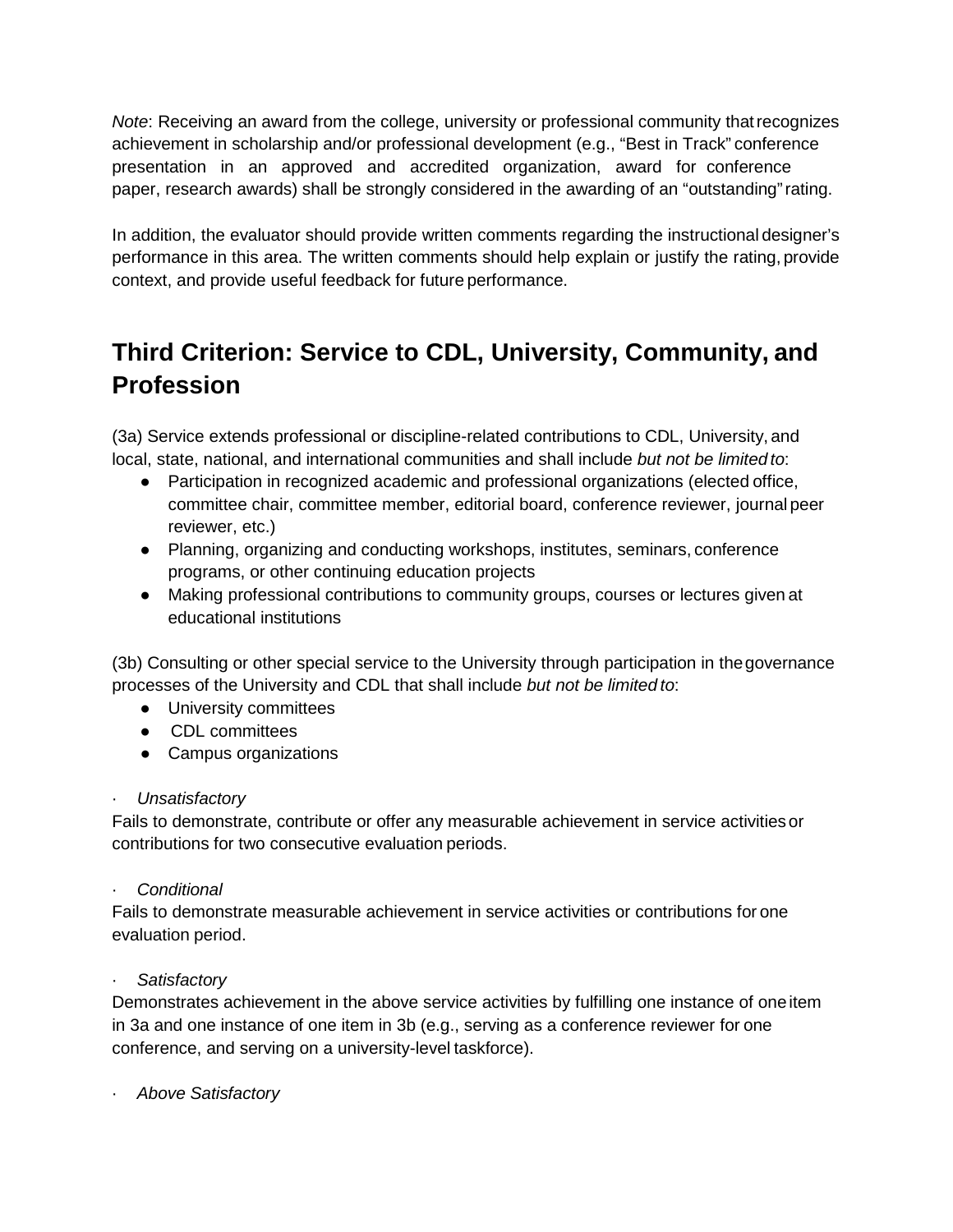Demonstrates high levels of achievement in the above service activities by fulfilling oneinstance of one item in 3a and one instance of one item in 3b, plus at least one additional instance from either 3a or 3b (e.g., serving as a conference reviewer for two different conferences, plus serving on a university-level taskforce).

· *Outstanding*

Demonstrates exceptional levels of achievement in the above service activities by fulfilling one instance of one item in 3a and one instance of one item in 3b, plus at least three additional instances from either 3a or 3b (e.g., serving as a conference reviewer for three different conferences, organizing a workshop, plus serving on a university-level taskforce).

In addition, the evaluator should provide written comments regarding the instructional designer's performance in this area. The written comments should help explain or justify the rating, provide context, and provide useful feedback for future performance.

#### **Ratings:**

The instructional designer is given one of the following numerical ratings in each of the assigned areas:

 $0 = U$  (Unsatisfactory)  $1 = C$  (Conditional)  $2 = S$  (Satisfactory) 3 = AS (Above Satisfactory)  $4 = 0$  (Outstanding)

### **Overall Rating:**

For a standard percentage assignment (85%, 10%, 5%), the overall rating is based upon the rating of the first criterion: performance of professional responsibilities. However, scholarship and service are expected activities for all instructional designers. Therefore, an overall ratingof "Outstanding" can only be achieved if rated "Satisfactory" or above in scholarship and service. The following scale provides the range of ratings that represent the sum of combined rated criteria:

 $0.00 - .49 = U$  (Unsatisfactory)

 $.5 - 1.49 = C$  (Conditional)

 $1.5 - 2.49 = S$  (Satisfactory)

 $2.5 - 3.49 = AS$  (Above Satisfactory)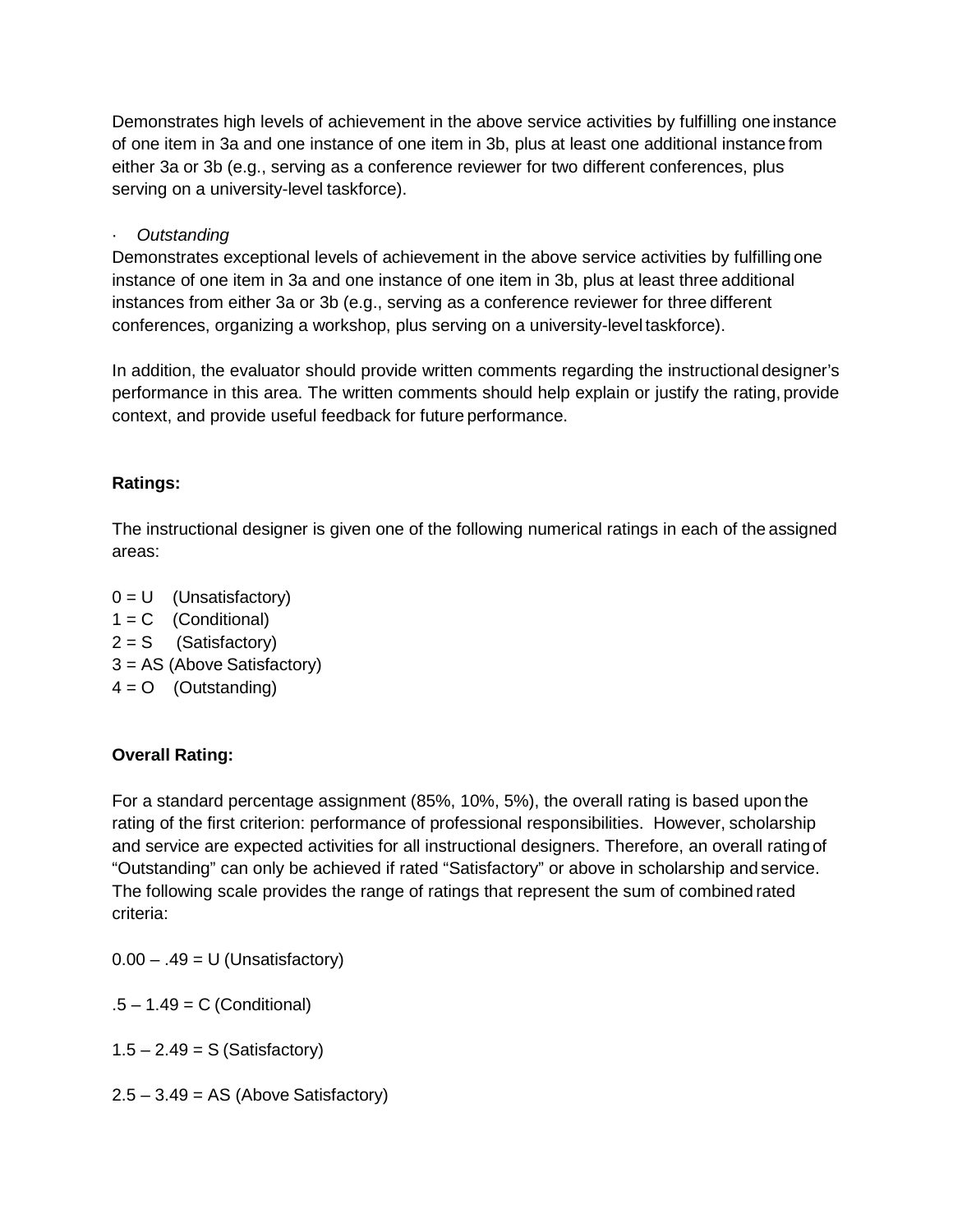$3.5 - 4.00 = O$  (Outstanding)

Because there can be variability in the assignment of duties percentages, an overall rating is based on the sum of ratings in the three criteria above, weighted according to the instructional designer's percentages in the AA/PD.

Example: An Instructional Designer with 70% allotted to Performance of Professional Responsibility, 20% allotted to Scholarship and Professional Development, and 10% allotted to Service, a hypothetical overall rating would be:

 $(3(AS) \times .70=2.1) + (2(S) \times .20=.40) + (3(AS) \times .10=.30) = 2.8$  (Above Satisfactory)

### **IV. PROCEDURES**

The procedures for annual evaluation include three main components:

1) **Annual accomplishment report (AAR)** for the current evaluation period. This is completed by the employee at the end of the evaluation period.

The AAR should *briefly* put activities in context and explain their importance to CDL and its mission. The accomplishments should not be merely a report of typical duties as outlined inthe Annual Assignment/Position Description (AA/PD) but should highlight the strengths, major goals accomplished, or innovative methods used to execute the assigned duties. There is not one single, uniform format for the AAR; however, it should parallel the AA/PD (described in #2) and include the criteria spelled out above in the "Standards" section and on the Annual Performance Review form (described in #3).

The AAR serves not only as a reminder of accomplishments for the immediate supervisor to consider, but also to aid the Associate Vice President in assessing performance of professional responsibilities, scholarship, and service.

2) **Annual Assignment and Position Description (AA/PD)**. This document is completed jointly by the employee and supervisor and is the point at which the current evaluation period andthe next evaluation overlap. At the conclusion of the current evaluation process, the AA/PD forthe next evaluation period is completed jointly by the employee and their supervisor.

For purposes of the annual evaluation, the assigned duties will be described on the AA/PDand will include performance of professional responsibilities, scholarship and professional development, and service. Individual position descriptions are agreed upon between the employee and supervisor, with input from the Associate Department Head. The position descriptions should include detail about job duties or responsibilities and specific goals.This